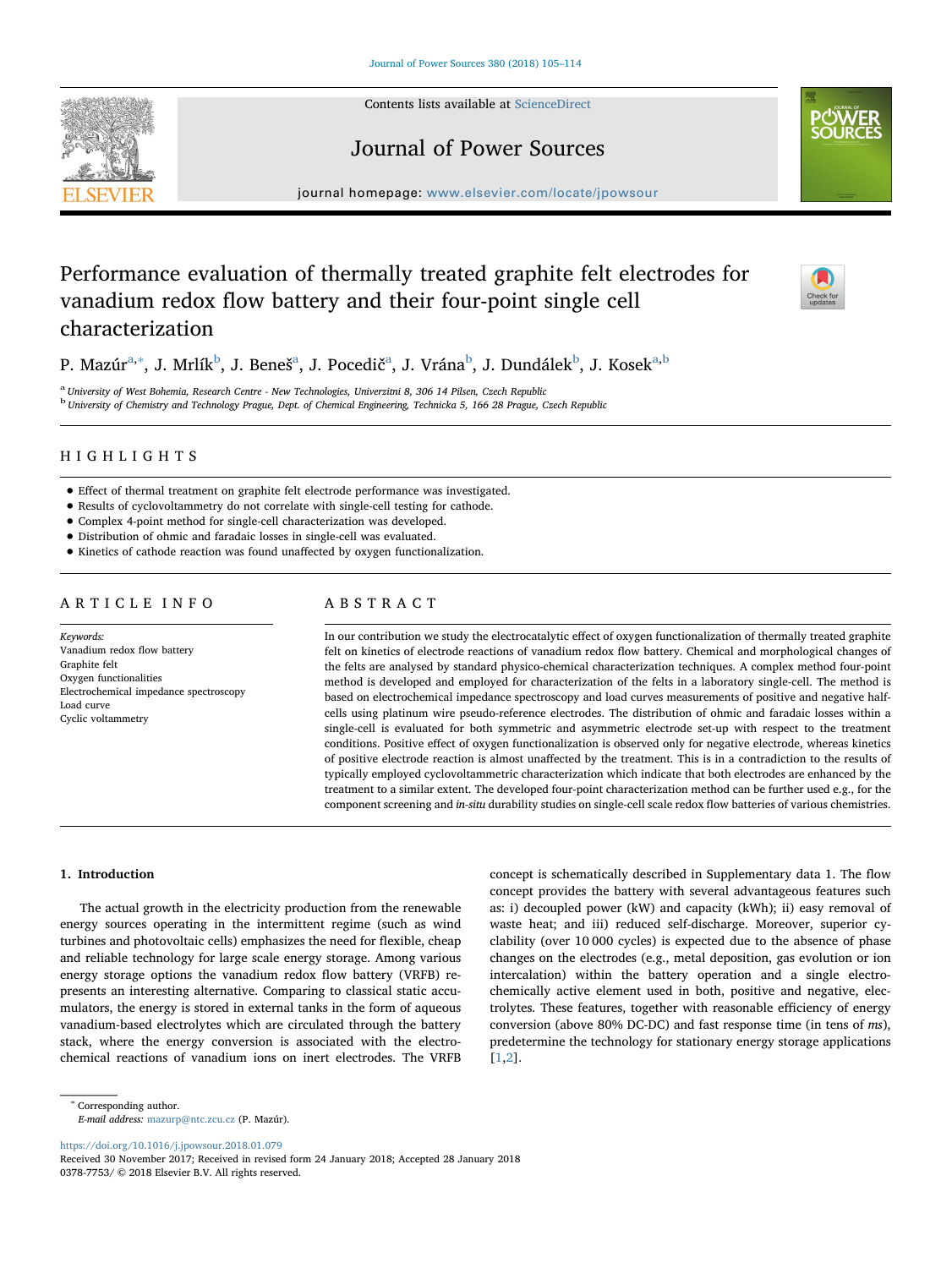<span id="page-1-0"></span>The VRFB electrode reactions, together with the corresponding standard reduction potentials, are presented in the direction of reduction in eqs.  $(1)$  and  $(2)$ .

$$
VO_2^+ + 2H^+ + e^- \leftrightarrows VO^{2+} + H_2O \quad E_{pos}^{\circ} = 1.000 \text{ V}
$$
 (1)

$$
V^{3+} + e^- \leftrightarrows V^{2+} E^{\circ}_{neg} = -0.255 \text{ V}
$$
 (2)

The sluggish reaction kinetic of typically used graphite felt electrodes towards the VRFB electrode reactions is usually addressed by the heat treatment of the felts in the presence of air. The partial oxidation of the surface of graphite fibres by the oxygen contained in air increases the wettability of the originally rather hydrophobic graphitic material, which, in turn, increases the electrode-electrolyte interface area. At the same time, oxygen functional groups created on the fibre surface are believed to catalyse the VRFB electrochemical reactions [[3\]](#page--1-2). The threestep reaction mechanism is usually used to describe the positive (eqs.  $(3)$ – $(5)$ ) and the negative (eqs.  $(6)$ – $(8)$ ) charging electrode reaction at hydroxylated carbon electrode [\[3\]](#page--1-2):

<span id="page-1-1"></span>
$$
R - OH + VO^{2+} \to R - O - V^{+} = O + H^{+}
$$
\n(3)

$$
R - O - V^{+} = O + H_{2}O \rightarrow R - O - V(=O)_{2} + 2H^{+} + e^{-}
$$
 (4)

$$
R - O - V(=O)_2 + H^+ \to R - OH + VO_2^+ \tag{5}
$$

<span id="page-1-2"></span> $R - OH + V^{3+} \rightarrow R - O - V^{2+} + H^+$  (6)

$$
R - O - V^{2+} + e^- \to R - O - V^+ \tag{7}
$$

$$
R - O - V^+ + H^+ \to R - OH + V^{2+}
$$
 (8)

The specific optimal conditions of thermal activation are known to be strongly dependent on the overall history of the carbon electrode material including: choice of fibre precursor (rayon or polyacrylonitrile) [\[4\]](#page--1-3), texture properties of the porous matrix (carbon felt or paper) [[5](#page--1-4)], conditions of carbonization and graphitization [[6](#page--1-5)] as well as the content of impurities [[7](#page--1-6)]. Besides the apparent differences between various porous carbon materials, Rabbow et al. recently draw attention to the poor reproducibility of the thermal activation of the PAN-based felts [\[8](#page--1-7)[,9\]](#page--1-8). For different charges of the same felt material significantly different effect of the same thermal activation procedure was observed with respect to mass losses, specific capacitance and content of oxygen functional groups. The oxidative effect of the thermal treatment can be also enhanced by the increase of oxygen concentration in the gas mixture [[10\]](#page--1-9), resulting in a significant improvement of performance of graphite paper electrodes as a consequence of the increased roughness of the fibres surface.

The electrochemical activity of carbon materials is known to be strongly related to the microstructure of the surface layer, more specifically to the content of the carbon edge sites and defects. According to Chu et al. [\[7\]](#page--1-6) the gas-phase treatment of graphitic material increases the content of edge sites due to etching of the basal plane skin layer. According to Ehrburger et al. [\[6\]](#page--1-5) the sensitivity of carbon materials towards the oxidation can be related to the so-called active surface area (ASA), which express the content of the catalytically active edge sites and defects of graphene sheets. This can be experimentally quantified by oxygen chemisorption followed by the measurements of carbon oxides evolved during the subsequent degassing at elevated temperatures

Despite two decades which have passed since Sun et al. firstly reported on the thermal treatment of graphite felts for VRFB [\[11](#page--1-10)], the role of the oxygen functionalities on the electrochemical performance of the felt electrodes still seems to be rather controversial. The positive effect of the oxygen functionalities on the kinetics of the battery electrode reactions has been repeatedly reported in the past [\[4\]](#page--1-3), [\[12](#page--1-11)–14]. However, contrary to that, the inhibiting effect of electrode surface oxidation on positive VRFB electrode reaction has been recently indicated by several papers [15–[17\]](#page--1-12). Bourke et al. reported the negative effect of anodic polarization on the various amorphous and crystalline carbon

materials (including graphite fibres) on the kinetics of positive VRFB electrode reaction. Similar trends for the  $VO_2^+/VO^{2+}$  redox couples were observed by Friedl et al. who tested the effect of chemical functionalization of multi-walled carbon nanotubes [\[16](#page--1-13)]. Also Melke et al. reported negative effect of thermal treatment on electrode reaction kinetics for less graphitized carbons due to decreased content of  $sp^2$ carbon atoms in the surface layer and related increased ohmic losses [[17](#page--1-14)[,18](#page--1-15)].

The discrepancy between these reports may originate in inappropriate experimental approaches which are typically employed for the evaluation of electrocatalytic activity of carbon-based electrodes towards the battery electrode reactions. Most of the publications in the field employ cyclic voltammetry (CV) measured in diluted vanadium electrolytes (as it is comprehensively reviewed in Ref. [\[19](#page--1-16)]), with the evaluation based on to the separation of oxidation and reduction peak potential. This is typically followed by a single-cell characterization in symmetric electrode set-up, i.e., with both positive and negative electrode being treated equally.

In our contribution, the relevancy of such characterization approach is critically assessed on a series of thermally treated graphite felt electrodes where the discrepancy between the results of CV and symmetric single-cell characterization is observed. Based on the results we propose a complex single-cell characterization method combining electrochemical impedance spectroscopy (EIS) and load curve (LC) measurements in 4-electrode set-up. The distribution of ohmic and faradaic losses of individual cell components within the single-cell is directly evaluated from these measurements. This enables us to study the effect of electrode functionalization of positive and negative electrode independently.

#### 2. Experimental part

#### 2.1. Thermal modification of graphite felts

Rayon-based graphite felt with the thickness of 5.0 mm and fibre diameter of approx. 10 μm was used within the study. The thermal treatment was conducted in electrical furnace under various temperatures (400, 450, 500, 550 and 600 °C) for 9 h. The temperature was ramped with the 10 °C min<sup>-1</sup> rate to a given temperature and after 9 h time period, it cooled down to room temperature spontaneously. The weight of felt before and after the treatment was measured using analytical laboratory scales.

#### 2.2. Physical characterization of the felt

X-ray photoelectron spectroscope (XPS) ESCAProbeP (Omicron Nanotechnology) and confocal DXR Raman microscope (Thermo-Fischer Scientific) were used to observe the changes of surface composition of the felt due to thermal treatment. Scanning electron microscope (SEM) VEGA3 (Tescan) was used to observe the morphological changes of the graphite fibres. Thermogravimetric analysis (TGA) using thermogravimetre Q 500 (TA Instruments) was used to characterize thermal stability of the felt under nitrogen, air and oxygen atmosphere. The specific surface area (SSA) of felts was measured by nitrogen adsorption at −196.15 °C using 3Flex physisorption instrument (Micromeritics) and calculated from BET isotherms. Prior to the measurement, the sample was desorbed for 1000 min in vacuum at 105 °C. The wettability of the felts was characterized by dropping of demineralized water on to the felt sample and classified in terms of wettability degrees, according to Rabbow et al. [[8](#page--1-7)].

Through-plane area specific resistance (ASR) of graphite felt was measured by ohmmeter BS407 (Aim-TTi Instruments) in 4-probe setup with a measured felt sample surrounded by two pieces of commercial composite plate PPG86 (Eisenhuth). The felt resistance was measured at 25% compression of its initial thickness, which corresponds to the compression in our laboratory single-cell.